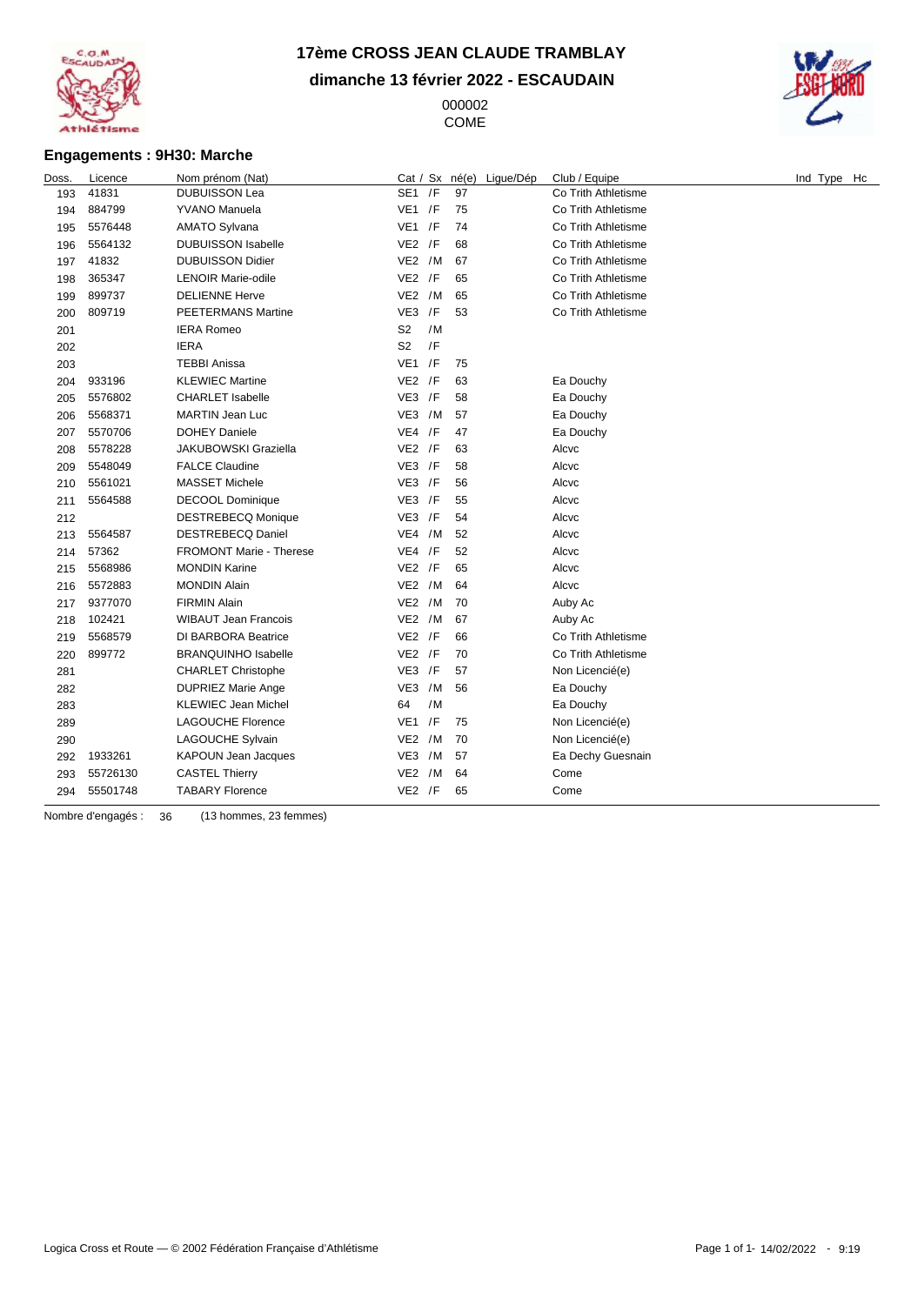

**dimanche 13 février 2022 - ESCAUDAIN**

000002 COME



350m

### **Résultats individuels : 9h40: Minipouss**

|    | Place Nom prénom (Nat)      | Perf. | Licence | Cat/né(e) Ligue/Dép | Club / Equipe   | Pl/cat | km/h Doss      |
|----|-----------------------------|-------|---------|---------------------|-----------------|--------|----------------|
|    | SIEFERT Imad                |       | 905893  | MPM/16              | Come            |        | 12             |
| 2  | <b>GUFFROY COSSART Luna</b> |       | 923826  | MPF/16              | Alcvc           |        | 6              |
| 3  | <b>LOISY Louis</b>          |       |         | MPM/16              | Non Licencié(e) | 2      | 288            |
| 4  | DZIERZYNSKI Axel            |       |         | MPM/16              | Come            | 3      | 10             |
| 5  | <b>GOUBET Maxence</b>       |       | 919560  | MPM/16              | Ea Douchy       | 4      | 3              |
| 6  | <b>MAGRO Livia</b>          |       | 896868  | MPF/17              | Alcvc           | 2      | 5              |
|    | <b>BEAUCHAMPS Gabriel</b>   |       | 897796  | <b>MPM/17</b>       | Alcvc           | 5      | $\overline{4}$ |
| 8  | <b>CHAOUIT Sofian</b>       |       |         | MPM/16              | As Sin Le Noble | 6      | 223            |
| 9  | <b>BLEUNARD Jade</b>        |       | 882034  | MPF/17              | Come            | 3      | 11             |
| 10 | SCARAMUZZINO Lissandro      |       |         | <b>MPM/17</b>       | Alcvc           |        | 13             |
| 11 | <b>DRAG Clement</b>         |       | 914441  | <b>MPM/17</b>       | Ea Douchy       | 8      | 2              |

Nb de résultats : 11 (8 hommes, 3 femmes)

Logica Cross et Route — © 2002 Fédération Française d'Athlétisme **Page 1 of 1-14/02/2022** - 9:21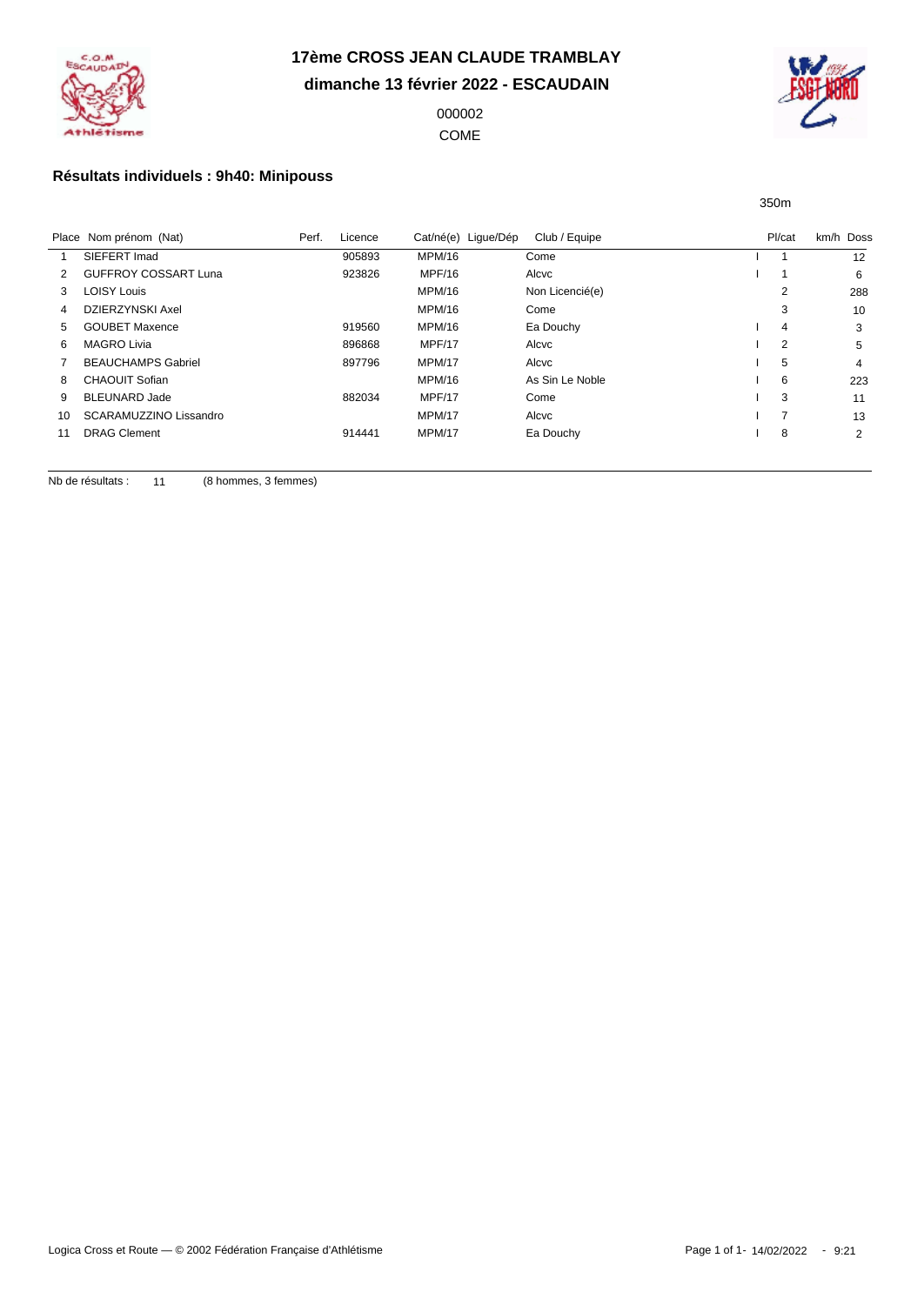

## **17ème CROSS JEAN CLAUDE TRAMBLAY dimanche 13 février 2022 - ESCAUDAIN**

 COME



850m

### **Résultats individuels : 9h50: Moustiques**

|    | Place Nom prénom (Nat)     | Perf.                   | Licence | Cat/né(e) Ligue/Dép | Club / Equipe        | Pl/cat         | km/h Doss |                |
|----|----------------------------|-------------------------|---------|---------------------|----------------------|----------------|-----------|----------------|
| 1  | <b>GIGLIOTTI Timo</b>      | $\mathbf{1}$            | 823228  | MOM/13              | Alcvc                | $\mathbf{1}$   | 3060      | 34             |
| 2  | <b>ZIDANE Kais</b>         | $\overline{2}$          | 882031  | MOM/13              | Come                 | $\overline{2}$ | 1530      | 45             |
| 3  | YACKX Thimothe             | 3                       | 914457  | MOM/13              | Ea Douchy            | 3              | 1020      | 28             |
| 4  | <b>CATTELAIN Cylian</b>    | 4                       | 912897  | MOM/13              | Alcvc                | $\overline{4}$ | 765.      | 35             |
| 5  | <b>BOULANGER Elia</b>      | 5                       | 5578637 | MOF/14              | Alcvc                | $\mathbf{1}$   | 612,      | 32             |
| 6  | <b>KADIRI Assiya</b>       | 6                       |         | MOF/13              | Douai Sin Athletisme | $\overline{2}$ | 510,      | 21             |
| 7  | <b>MATHIEU Manon</b>       | $\overline{\mathbf{r}}$ | 882152  | MOF/13              | Come                 | 3              | 437,      | 51             |
| 8  | <b>BEAUCHAMPS Alicia</b>   | 8                       | 897795  | MOF/13              | Alcvc                | 4              | 382,      | 33             |
| 9  | <b>BAROIS Emma</b>         | 9                       | 356003  | MOF/13              | Auby Ac              | 5              | 340,      | 8              |
| 10 | <b>GUERLAIN Esteban</b>    | 10                      | 5574926 | MOM/13              | Auby Ac              | 5              | 306.      | $\overline{7}$ |
| 11 | <b>MAGRO Giulia</b>        | 11                      | 896872  | <b>MPF/15</b>       | Alcvc                | $\overline{1}$ | 278.      | 29             |
| 12 | HADDOUCHE Ibrahim          | 12                      |         | <b>MOM/14</b>       | Non Licencié(e)      | 6              | 255,      | 287            |
| 13 | <b>RINGOT Meliana</b>      | 13                      | 913659  | MOF/13              | Auby Ac              | 6              | 235,      | 291            |
| 14 | DE DECKER Lucas            | 14                      | 899778  | MOM/13              | Co Trith Athletisme  | $\overline{7}$ | 218,      | 20             |
| 15 | <b>DZIERZYNSKI Laure</b>   | 15                      | 909824  | MOF/13              | Come                 | $\overline{7}$ | 204,      | 50             |
| 16 | <b>BOUSINIERE Aaron</b>    | 16                      | 917901  | <b>MOM/14</b>       | Come                 | 8              | 191,      | 58             |
| 17 | <b>DESSAINT Antime</b>     | 17                      | 856654  | <b>MOM/14</b>       | Co Trith Athletisme  | 9              | 180.      | 18             |
| 18 | <b>SEILLIER Raphael</b>    | 18                      | 884798  | MOM/14              | Co Trith Athletisme  | 10             | 170,      | 19             |
| 19 | <b>KADIRI</b> Issa         | 19                      |         | <b>MPM/16</b>       | Douai Sin Athletisme | $\mathbf{1}$   | 161,      | $\mathbf{1}$   |
| 20 | <b>GUADIRI Safiya</b>      | 20                      |         | MOF/13              | Auby Ac              | 8              | 153,      | 295            |
| 21 | <b>BRIDAULT Amira</b>      | 21                      | 933074  | MOF/14              | Gayant Athletisme    | 9              | 145,      | 14             |
| 22 | <b>BIDZINSKI Lana</b>      | 22                      | 921961  | MOF/13              | Auby Ac              | 10             | 139.      | 9              |
| 23 | LEVERT Djibril Yassin      | 23                      | 905906  | <b>MOM/13</b>       | Come                 | 11             | 133,      | 56             |
| 24 | ID AMER Ihssane            | 24                      | 5578596 | MOF/14              | Alcvc                | 11             | 127,      | 31             |
| 25 | <b>HAUTCOEUR Kaito</b>     | 25                      |         | <b>MOM/14</b>       |                      | 12             | 122.      | 22             |
| 26 | <b>BAROLAT MASSOLE Ana</b> | 26                      | 923546  | MOF/13              | As Sin Le Noble      | 12             | 117,      | 222            |
| 27 | <b>DRAG Mathis</b>         | 27                      | 914629  | <b>MPM/15</b>       | Ea Douchy            | $\overline{c}$ | 113,      | 23             |
| 28 | <b>GAUDRY Tristan</b>      | 28                      |         | <b>MPM/15</b>       | Ea Douchy            | 3              | 109.      | 274            |
| 29 | <b>AMAZOZ Nisrine</b>      | 29                      | 901724  | MOF/13              | Come                 | 13             | 105.      | 60             |
| 30 | PTASZYNSKI Fanny           | 30                      | 5576545 | MOF/13              | Come                 | 14             | 102,      | 54             |
| 31 | <b>BENALI Melina</b>       | 31                      | 5578706 | MOF/13              | Come                 | 15             | 98,7      | 52             |
| 32 | FADEL Jeanne               | 32                      | 901722  | MOF/13              | Come                 | 16             | 95,6      | 48             |
| 33 | PIESYK Noe                 | 33                      | 905892  | <b>MPM/15</b>       | Come                 | $\overline{4}$ | 92,7      | 53             |
| 34 | <b>MAZINGUE Timeo</b>      | 34                      | 926615  | <b>MPM/15</b>       | Come                 | 5              | 90,0      | 46             |
| 35 | <b>BERA Emile</b>          | 35                      |         | <b>MPM/15</b>       | Ea Douchy            | 6              | 87,4      | 273            |
| 36 | PTASZYNSKI Lola            | 36                      |         | MOF/13              | Come                 | 17             | 85,0      | 55             |
| 37 | <b>LENNE Leyna</b>         | 37                      | 5578889 | MOF/13              | Come                 | 18             | 82,7      | 57             |
| 38 | DOBEUF Ruben               | 38                      | 910528  | <b>MPM/15</b>       | Co Trith Athletisme  | $\overline{7}$ | 80,5      | 16             |
| 39 | <b>PHILIPPON Elisa</b>     | 39                      | 885649  | <b>MPF/15</b>       | Ea Douchy            | 2              | 78,5      | 24             |
| 40 | <b>PATRIS Mael</b>         | 40                      | 883074  | <b>MPM/15</b>       | Alcvc                | 8              | 76,5      | 30             |
| 41 | <b>FADEL Julie</b>         | 41                      | 901721  | <b>MPF/15</b>       | Come                 | 3              | 74,6      | 49             |
| 42 | <b>LAKOMY Loukas</b>       | 42                      | 5568747 | MOM/13              | Come                 | 13             | 72,9      | 59             |
|    |                            |                         |         |                     |                      |                |           |                |

Nb de résultats : 42 (21 hommes, 21 femmes)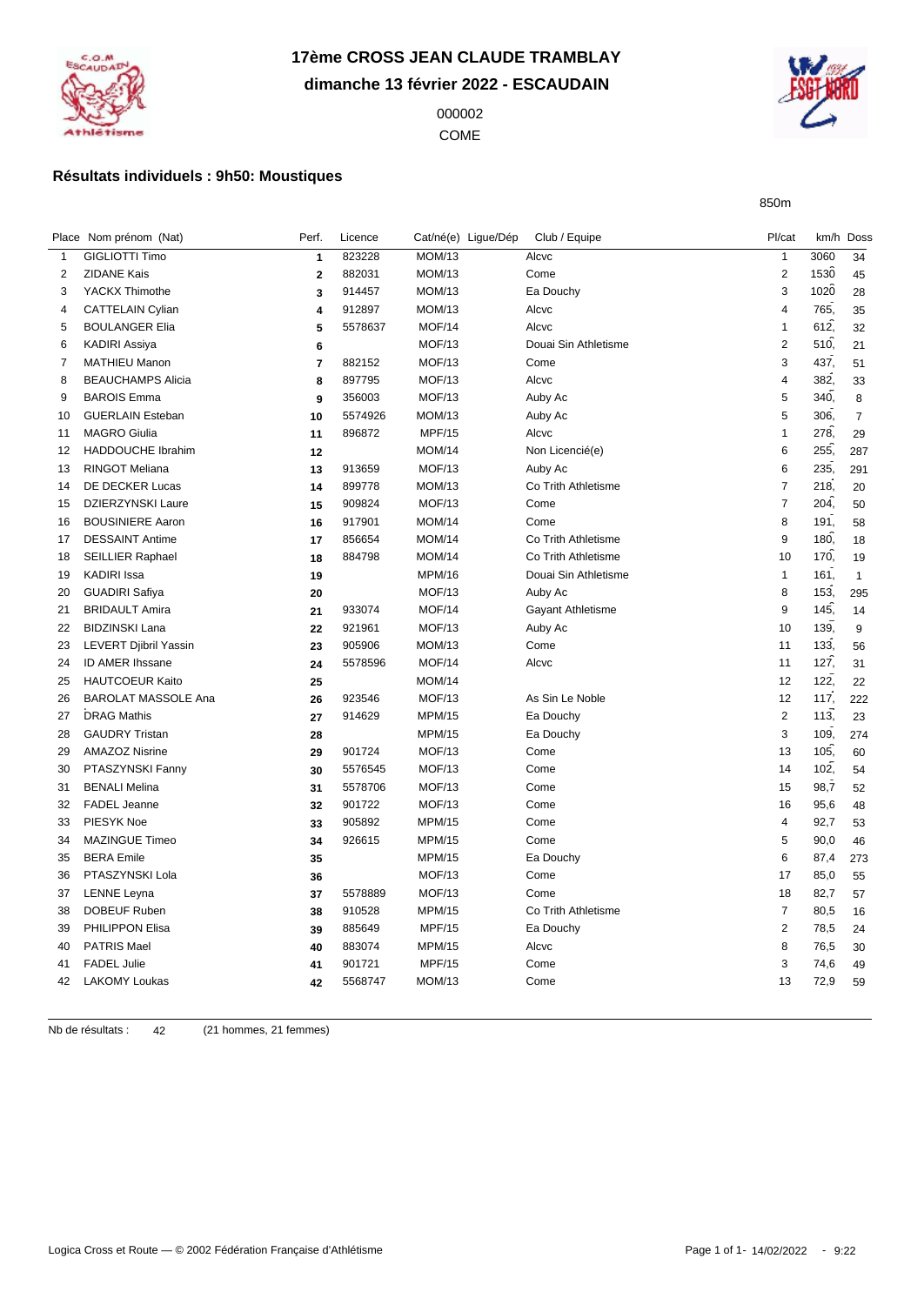

## **17ème CROSS JEAN CLAUDE TRAMBLAY dimanche 13 février 2022 - ESCAUDAIN**

 COME



1km180m

### **Résultats individuels : 10h00: Poussins**

|    | Place Nom prénom (Nat)       | Perf. | Licence | Cat/né(e) Ligue/Dép | Club / Equipe        | Pl/cat         |      | km/h Doss |
|----|------------------------------|-------|---------|---------------------|----------------------|----------------|------|-----------|
| 1  | HADDOUCHE Abdelmajid         | 4:28  | 933077  | <b>POM/11</b>       | Gayant Athletisme    | $\mathbf{1}$   | 15,9 | 61        |
| 2  | <b>ID AMER Mohamed-amine</b> | 4:35  | 5574887 | <b>POM/11</b>       | Alcvc                | $\overline{2}$ | 15,4 | 77        |
| 3  | <b>KADIRI Moussa</b>         | 4:42  |         | <b>POM/11</b>       | Douai Sin Athletisme | 3              | 15,1 | 65        |
| 4  | <b>LORIAUX Mathis</b>        | 4:53  | 883073  | <b>POM/12</b>       | Alcvc                | 4              | 14,5 | 76        |
| 5  | <b>RINGOT Sharonne</b>       | 4:57  | 913657  | <b>POF/11</b>       | Auby Ac              | $\overline{1}$ | 14,3 | 43        |
| 6  | <b>OUANANE Selma</b>         | 4:58  | 5574692 | <b>POF/12</b>       | Come                 | $\overline{2}$ | 14,3 | 102       |
| 7  | <b>BLONAROWICZ Theo</b>      | 5:02  | 5570748 | <b>POM/12</b>       | Auby Ac              | 5              | 14,1 | 40        |
| 8  | <b>BAHRI Nahel</b>           | 5:07  | 905901  | <b>POM/12</b>       | Come                 | 6              | 13,8 | 99        |
| 9  | <b>FINOT Emma</b>            | 5:10  |         | <b>POF/11</b>       | Ea Douchy            | 3              | 13,7 | 73        |
| 10 | <b>CAZE Nathan</b>           | 5:12  |         | <b>POM/11</b>       | Ea Douchy            | $\overline{7}$ | 13,6 | 70        |
| 11 | ROSZAK Nolan                 | 5:17  | 5574608 | <b>POM/12</b>       | Come                 | 8              | 13,4 | 90        |
| 12 | <b>FEDDAL Medina</b>         | 5:20  |         | <b>POF/11</b>       | Ea Douchy            | 4              | 13,3 | 89        |
| 13 | GAVELLE Imad Isaac           | 5:22  |         | <b>POM/12</b>       | Ea Douchy            | 9              | 13,2 | 67        |
| 14 | <b>DUFOUR Jannelle</b>       | 5:24  | 5578222 | <b>POF/11</b>       | Auby Ac              | 5              | 13,1 | 42        |
| 15 | EMBOUAZZA Camil              | 5:25  | 872419  | <b>POM/11</b>       | Come                 | 10             | 13,1 | 100       |
| 16 | VASSEUR Ylan                 | 5:26  | 5575482 | <b>POM/11</b>       | Come                 | 11             | 13,0 | 96        |
| 17 | <b>VERHOEYE Valentin</b>     | 5:30  | 869515  | <b>POM/11</b>       | As Sin Le Noble      | 12             | 12,9 | 232       |
| 18 | <b>MAZINGUE Ines</b>         | 5:31  | 877154  | <b>POF/12</b>       | Come                 | 6              | 12,8 | 92        |
| 19 | POTIEZ Marion                | 5:33  | 872399  | <b>POF/12</b>       | Come                 | $\overline{7}$ | 12,8 | 93        |
| 20 | AMAZOZ Soheil                | 5:36  | 901727  | <b>POM/12</b>       | Come                 | 13             | 12,6 | 101       |
| 21 | <b>GAUDRY Tracy</b>          | 5:37  |         | <b>POF/12</b>       | Ea Douchy            | 8              | 12,6 | 66        |
| 22 | <b>DESSAINT Baptiste</b>     | 5:42  | 842261  | <b>POM/11</b>       | Co Trith Athletisme  | 14             | 12,4 | 64        |
| 23 | <b>HUREZ Noam</b>            | 5:43  | 899040  | <b>POM/11</b>       | Come                 | 15             | 12,4 | 94        |
| 24 | <b>MERCIER Lucy</b>          | 5:48  | 843143  | <b>POF/12</b>       | Come                 | 9              | 12,2 | 91        |
| 25 | <b>TEBBI Mila</b>            | 5:49  | 881291  | <b>POF/12</b>       | Come                 | 10             | 12,2 | 97        |
| 26 | <b>DESPRET Timeo</b>         | 5:50  | 903016  | <b>POM/11</b>       | Co Trith Athletisme  | 16             | 12,1 | 63        |
| 27 | <b>LAKRI Syrine</b>          | 5:57  | 937111  | <b>POF/11</b>       | Auby Ac              | 11             | 11,9 | 44        |
| 28 | <b>WESTEEL Anais</b>         | 6:02  | 909653  | <b>POF/11</b>       | As Sin Le Noble      | 12             | 11,7 | 226       |
| 29 | <b>FEDDAL Amira</b>          | 6:03  |         | <b>POF/12</b>       | Ea Douchy            | 13             | 11,7 | 88        |
| 30 | <b>DUPONT JAWORSKI Noe</b>   | 6:06  | 909642  | <b>POM/12</b>       | As Sin Le Noble      | 17             | 11,6 | 230       |
| 31 | <b>CAPRON Emma</b>           | 6:07  | 872386  | <b>POF/11</b>       | Come                 | 14             | 11,6 | 95        |
| 32 | <b>DARQUES Robin</b>         | 6:10  | 820551  | <b>POM/11</b>       | As Sin Le Noble      | 18             | 11,5 | 231       |
| 33 | <b>MAILLARD Malone</b>       | 6:11  |         | <b>POM/12</b>       | Ea Douchy            | 19             | 11,5 | 69        |
| 34 | <b>GOUBET Clement</b>        | 6:13  |         | <b>POM/12</b>       | Ea Douchy            | 20             | 11,4 | 68        |
| 35 | <b>GANCHEGUI Tom</b>         | 6:15  | 5576875 | <b>POM/11</b>       | Alcvc                | 21             | 11,3 | 78        |
| 36 | LE MAIGNENT Louise           | 6:19  | 5578240 | <b>POF/12</b>       | Co Trith Athletisme  | 15             | 11,2 | 62        |
| 37 | <b>CARLIER Chloe</b>         | 6:25  | 913666  | <b>POF/12</b>       | Auby Ac              | 16             | 11,0 | 38        |
| 38 | <b>CARLIER Zoe</b>           | 6:26  | 913668  | <b>POF/12</b>       | Auby Ac              | 17             | 11,0 | 39        |
| 39 | <b>BENKADDOUR Zinedine</b>   | 6:26  | 909827  | <b>POM/12</b>       | Come                 | 22             | 11,0 | 98        |
| 40 | <b>MERVILLE Lucas</b>        | 6:38  |         | <b>POM/11</b>       | Ea Douchy            | 23             | 10,7 | 71        |
| 41 | <b>VIGNAIS Gregory</b>       | 6:46  | 5562852 | <b>POM/12</b>       | Auby Ac              | 24             | 10,5 | 36        |
| 42 | <b>FIRMIN Faustine</b>       | 6:52  | 5576812 | <b>POF/12</b>       | Auby Ac              | 18             | 10,3 | 37        |
| 43 | DEMAN LECLERC Lucianna       | 7:53  | 923534  | <b>POF/12</b>       | As Sin Le Noble      | 19             | 9,0  | 225       |
| 44 | <b>BOULINGUIEZ Pailine</b>   | 8:10  |         | POF/11              | Ea Douchy            | 20             | 8,7  | 72        |
| 45 | <b>DHAINAUT Louis</b>        | 9:18  | 5579111 | <b>POM/11</b>       | Auby Ac              | 25             | 7,6  | 41        |
|    |                              |       |         |                     |                      |                |      |           |

Nb de résultats : 45 (25 hommes, 20 femmes)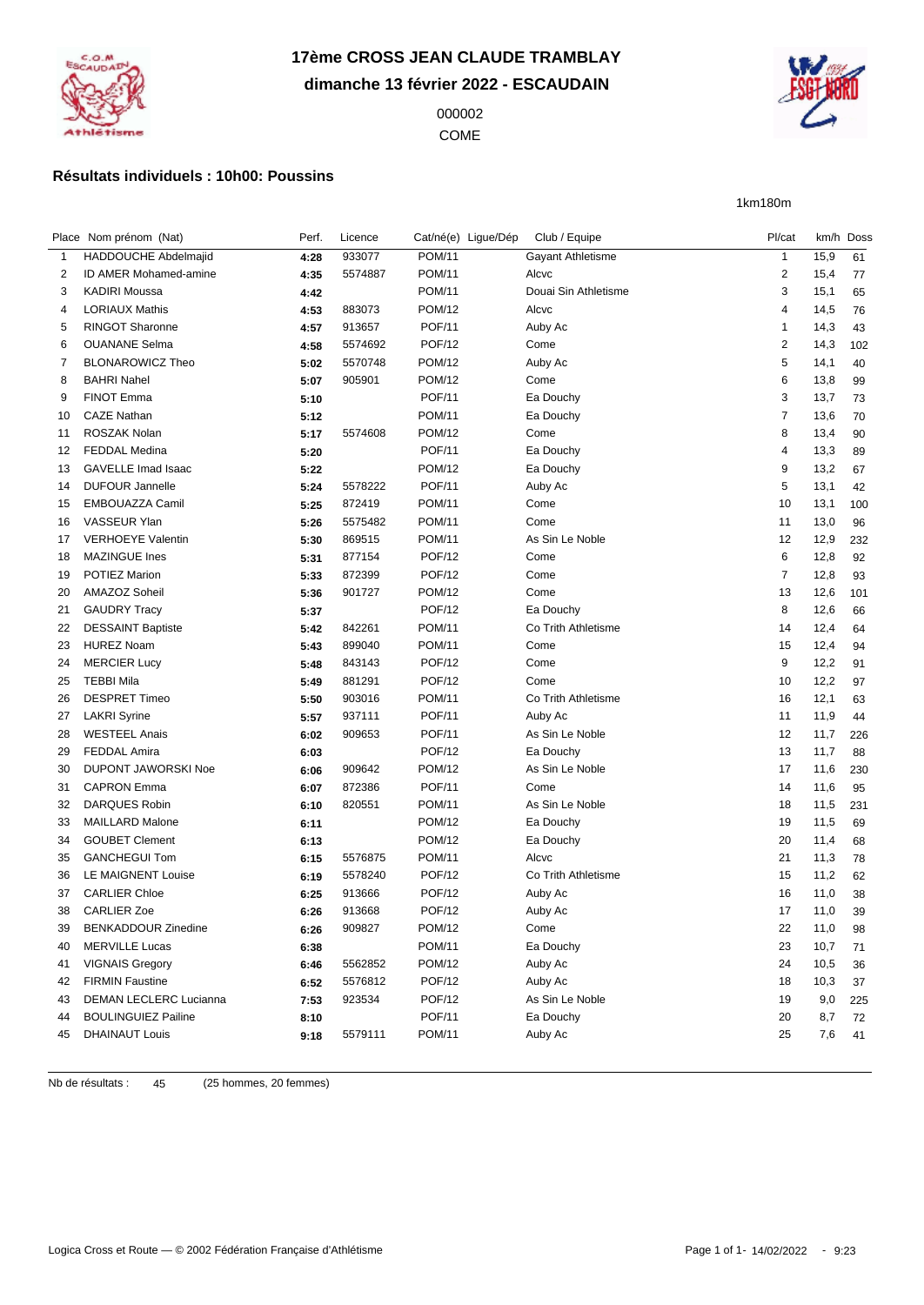**dimanche 13 février 2022 - ESCAUDAIN**

 COME



2km210m

#### **Résultats individuels : 10h15: Benjamins F+M - Minimes F**

Place Nom prénom (Nat) **Perf.** Licence Cat/né(e) Ligue/Dép Club / Equipe Pl/cat Rm/h Doss ROSZAK Matheo **8:32** 5572806 BEM/09 Come 1 15,5 119 BELKADI Yousra **8:47** MIF/07 Auby Ac 1 15,1 87 BRIDAULT Ibtissem **8:53** 933072 BEF/10 Gayant Athletisme 1 14,9 104 LENOH Luc **9:11** BEM/10 Ea Douchy 2 14,4 108 HADDOUCHE Chahinez **9:16** 5577242 BEF/09 Gayant Athletisme 2 14,3 103 BOUKHEBELT Samy **9:20** 926038 BEM/10 Auby Ac 3 14,2 82 BELKADI Chaima **9:28** 5574595 BEF/10 Auby Ac 3 14,0 83 GAILLET Tim **9:32** BEM/09 Ea Douchy 4 13,9 110 LE MAIGNENT Charles **9:33** 5562639 BEM/09 Co Trith Athletisme 5 13,9 106 LAGHOUTI Imad **9:52** BEM/09 As Sin Le Noble 6 13,4 277 LATREILLE Leny **9:54** 887857 BEM/09 As Sin Le Noble 7 13,4 239 DUBOIS Selma **9:55** BEF/10 Auby Ac 4 13,4 81 JACOBS Adam **9:59** 5574602 BEM/09 As Sin Le Noble 8 13,3 241 CZAPSKI Maelyne **10:00** 844227 MIF/08 Alcvc 2 13,3 112 ARGENTINO Esteban **10:09** 933445 BEM/09 Auby Ac 9 13,1 86 16 CHENITI Said **10:15** 5553378 BEM/09 Auby Ac 10 12,9 85 LOIRE Jules **10:18** 5577284 BEM/09 As Sin Le Noble 11 12,9 240 MATHIEU Chloe **10:20** 5575779 MIF/08 Come 3 12,8 124 KOLODZIEJCZAK Axel **10:21** 5577764 BEM/10 Co Trith Athletisme 12 12,8 105 ZIDANE Loulia **10:32** 882032 MIF/08 Come 4 12,6 120 FEDDAL Inaya **10:43** BEF/09 Ea Douchy 5 12,4 118 PTASZYNSKI Julie **10:47** 5568418 BEF/09 Come 6 12,3 127 LORIAUX Savanna **10:52** 883072 BEF/09 Alcvc 7 12,2 111 EL GUADARI Aymen **11:01** 841168 BEM/10 Auby Ac 13 12,0 80 DELEVOYE Nolan **11:10** 5548822 BEM/10 Auby Ac 14 11,9 84 LASCHAMPS Lois **11:11** 927574 BEM/10 As Sin Le Noble 15 11,9 238 CARLIER Lilou **11:15** BEF/09 Auby Ac 8 11,8 117 MERVILLE Gaetan **11:22** BEM/09 Ea Douchy 16 11,7 109 BEAUCHAMPS Louane **11:28** 897793 BEF/10 Alcvc 9 11,6 113 DUQUESNE MARLIERE Elya **11:42** 825300 BEF/10 Come 10 11,3 122 DOBEUF Celia **12:20** 910530 MIF/08 Co Trith Athletisme 5 10,8 107 HADJ ALI Assia **12:25** 869514 BEF/09 As Sin Le Noble 11 10,7 235

Nb de résultats : 32 (16 hommes, 16 femmes)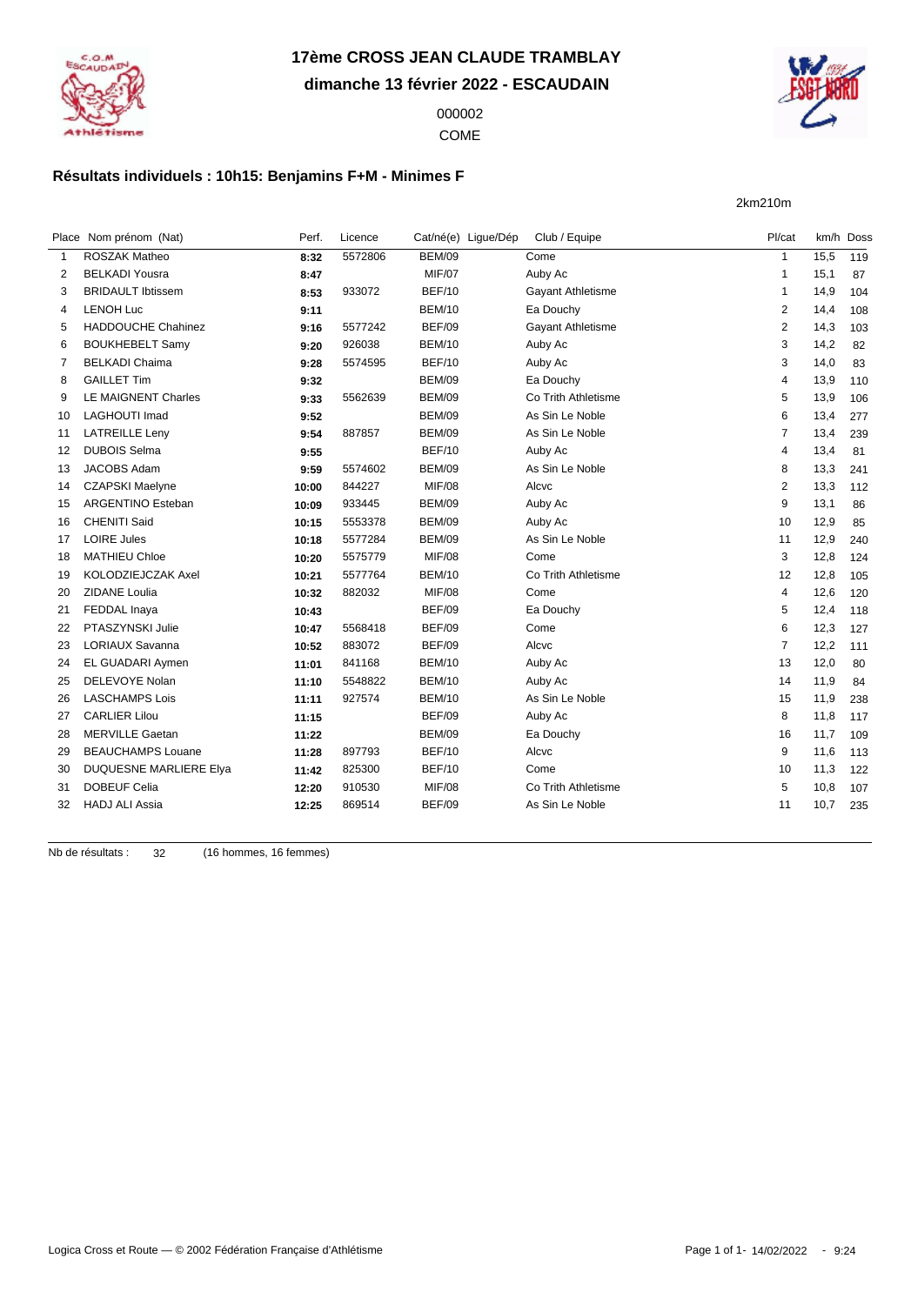

**dimanche 13 février 2022 - ESCAUDAIN**

 COME



3km240m

### **Résultats individuels : 10h35: Minimes M - Cadettes**

|    | Place Nom prénom (Nat)  | Perf. | Licence | Cat/né(e) Lique/Dép | Club / Equipe            | Pl/cat         | km/h Doss |     |
|----|-------------------------|-------|---------|---------------------|--------------------------|----------------|-----------|-----|
|    | <b>MAHI Yanis</b>       | 12:08 | 933078  | <b>MIM/07</b>       | <b>Gayant Athletisme</b> |                | 16,0      | 129 |
|    | VIGNAIS Alexian         | 13:27 | 325006  | <b>MIM/07</b>       | Auby Ac                  | $\overline{2}$ | 14,5      | 116 |
| 3  | YAHIAOUI Medhi          | 13:28 | 936980  | <b>MIM/08</b>       | Dac                      | 3              | 14,4      | 135 |
| 4  | <b>DUBOIS Nedim</b>     | 13:29 | 5574596 | <b>MIM/07</b>       | Auby Ac                  | 4              | 14,4      | 115 |
| 5. | GORA Loan               | 14:11 | 476133  | <b>MIM/07</b>       | Auby Ac                  | 5              | 13,7      | 114 |
| 6. | <b>BAJEUX Luka</b>      | 14:20 | 885339  | <b>MIM/07</b>       | As Sin Le Noble          | 6              | 13,6      | 249 |
|    | <b>LAGHOUITI Dharma</b> | 15:07 |         | CAF/06              | As Sin Le Noble          |                | 12,9      | 276 |
| 8  | <b>MATHIEU Anais</b>    | 15:16 |         | CAF/06              | Come                     | 2              | 12,7      | 137 |
| 9  | <b>MOUDI Sahel</b>      | 15:44 | 848793  | <b>MIM/08</b>       | As Sin Le Noble          | 7              | 12,4      | 247 |
| 10 | DAUCHY Valentin         | 15:46 | 846466  | <b>MIM/08</b>       | As Sin Le Noble          | 8              | 12,3      | 245 |
| 11 | <b>MERCIER Noemie</b>   | 15:47 | 5574015 | <b>CAF/05</b>       | Come                     | 3              | 12,3      | 136 |
| 12 | DOBEUF Julie            | 15:57 | 5577513 | CAF/06              | Co Trith Athletisme      | 4              | 12,2      | 130 |
| 13 | TOURSEL BOUEZ Alice     | 16:08 | 5575499 | CAF/06              | As Sin Le Noble          | 5              | 12,0      | 251 |
|    |                         |       |         |                     |                          |                |           |     |

Nb de résultats : 13 (8 hommes, 5 femmes)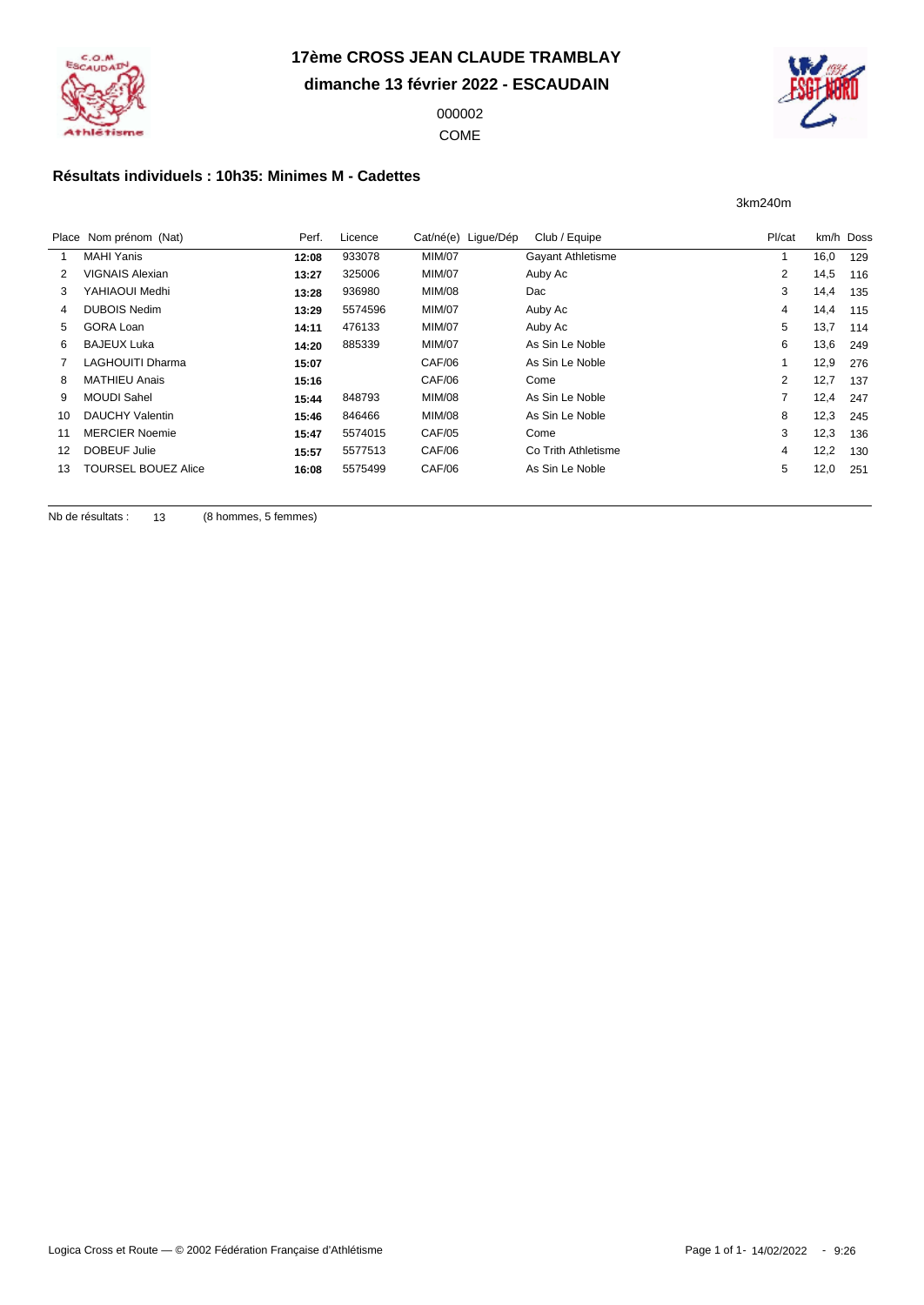

**dimanche 13 février 2022 - ESCAUDAIN**

 COME



4km270m

### **Résultats individuels : 11h10: JuniorsF - SEF - VEF - CAM**

|              | Place Nom prénom (Nat)    | Perf.      | Licence | Cat/né(e) Ligue/Dép | Club / Equipe            | Pl/cat         | km/h Doss |     |
|--------------|---------------------------|------------|---------|---------------------|--------------------------|----------------|-----------|-----|
| $\mathbf{1}$ | <b>BELKADI Walid</b>      | 15:23      | 544347  | <b>CAM/05</b>       | Auby Ac                  |                | 16,7      | 133 |
| 2            | <b>BERTRAND Luis</b>      |            | 840663  | <b>CAM/06</b>       | As Sin Le Noble          | 2              | 15,7      |     |
|              |                           | 16:22      |         |                     |                          |                |           | 252 |
| 3            | <b>MARLIER Paul</b>       | 17:51      | 818660  | <b>CAM/06</b>       | As Sin Le Noble          | 3              | 14,4      | 254 |
| 4            | <b>COUILLET Laurie</b>    | 18:00      | 5557082 | <b>VE1F/82</b>      | Auby Ac                  |                | 14,2      | 134 |
| 5            | LEFEBVRE Ophelie          | 18:07      | 843140  | <b>JUF/04</b>       | Come                     |                | 14,1      | 148 |
| 6            | <b>LEGAL Romane</b>       | 18:13      | 899301  | <b>JUF/03</b>       | Come                     | $\overline{2}$ | 14,1      | 149 |
| 7            | <b>TISON Coline</b>       | 19:06      | 857417  | <b>JUF/04</b>       | Alcvc                    | 3              | 13,4      | 141 |
| 8            | <b>MUREZ Marjorie</b>     | 19:32      | 539103  | <b>VE2F/72</b>      | Alcvc                    |                | 13,1      | 142 |
| 9            | <b>VIGNAIS Maxime</b>     | 20:05      | 183975  | <b>CAM/05</b>       | Auby Ac                  | 4              | 12,8      | 286 |
| 10           | <b>BRIDAULT Islem</b>     | 20:07      | 933076  | <b>CAM/06</b>       | <b>Gayant Athletisme</b> | 5              | 12,7      | 128 |
| 11           | <b>BOUBEKER Asma</b>      | 20:08      | 917275  | SE1F/93             | <b>Gayant Athletisme</b> |                | 12,7      | 138 |
| 12           | <b>CROMBEZ Annaelle</b>   | 20:16      | 5572856 | <b>SE1F/96</b>      | As Raismes               | $\overline{2}$ | 12,6      | 279 |
| 13           | LAOUEDJ Sephora           | 20:18      | 5574953 | SE1F/95             | As Sin Le Noble          | 3              | 12,6      | 256 |
| 14           | <b>VANBESIEN Anne</b>     | 23:04      | 485227  | <b>VE3F/62</b>      | As Sin Le Noble          |                | 11,1      | 270 |
| 15           | <b>BERTIN Melanie</b>     | 23:11      | 869498  | SE1F/94             | As Sin Le Noble          | 4              | 11,1      | 257 |
| 16           | <b>MAUGER BEAUCOURT</b>   | 23:13      | 5553432 | <b>VE2F/70</b>      | As Sin Le Noble          | $\overline{2}$ | 11,0      | 267 |
| 17           | <b>FOURNIER Veronique</b> | 23:27      | 485231  | <b>VE2F/63</b>      | As Sin Le Noble          | 3              | 10,9      | 269 |
| 18           | <b>GHEYSEN Sabine</b>     | 23:59      | 5559008 | <b>VE1F/73</b>      | As Sin Le Noble          | 2              | 10,7      | 265 |
| 19           | <b>LEGAL Cyprien</b>      | 24:05      | 877150  | <b>CAM/06</b>       | Come                     | 6              | 10,6      | 150 |
| 20           | <b>ROSZAK Sabine</b>      | 24:25      | 5579132 | <b>VE1F/81</b>      | Come                     | 3              | 10,5      | 147 |
| 21           | <b>LISON Rachel</b>       | 26:32      | 933680  | SE2F/92             | Ea Douchy                |                | 9,7       | 140 |
| 22           | <b>DZIERZYNSKI Helena</b> | 29:19      |         | <b>SE2F/85</b>      |                          | 2              | 8,7       | 139 |
|              | VANUXEEM Leo              | <b>DNF</b> | 926507  | <b>CAM/06</b>       | As Sin Le Noble          | $\overline{7}$ |           | 253 |
|              |                           |            |         |                     |                          |                |           |     |

Nb de résultats : 22 (6 hommes, 16 femmes)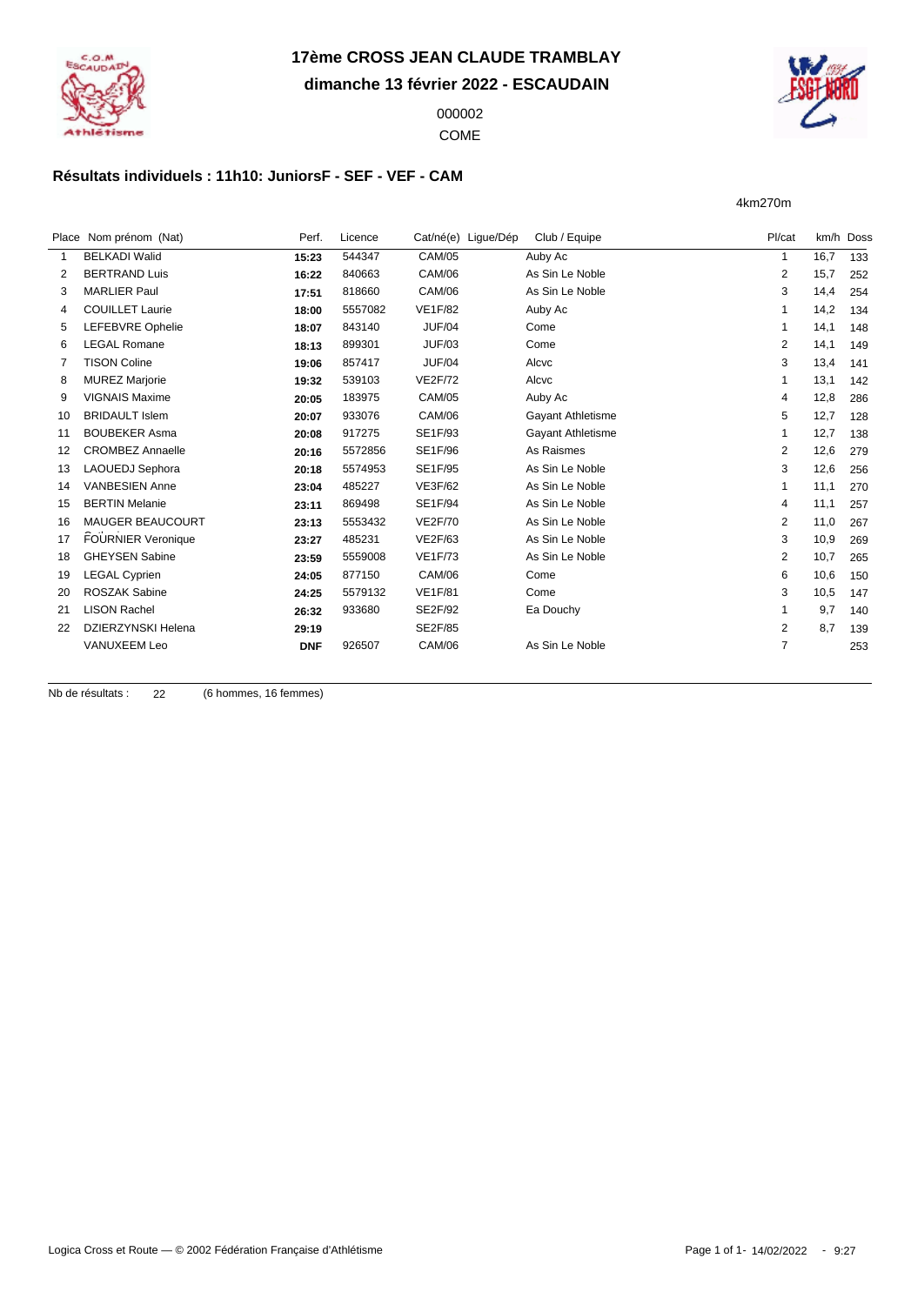

## **17ème CROSS JEAN CLAUDE TRAMBLAY dimanche 13 février 2022 - ESCAUDAIN**

 COME



5km300m

### **Résultats individuels : 11h45: JUM - SEM - VEM**

|    | Place Nom prénom (Nat)    | Perf. | Licence  | Cat/né(e) Ligue/Dép | Club / Equipe            | Pl/cat         |      | km/h Doss  |
|----|---------------------------|-------|----------|---------------------|--------------------------|----------------|------|------------|
| 1  | <b>BERQUEZ Adrien</b>     | 17:36 | 849217   | <b>SE1M/97</b>      | As Sin Le Noble          | $\mathbf{1}$   | 18,1 | 262        |
| 2  | <b>GUERLAIN Enrique</b>   | 17:54 | 183065   | SE1M/02             | Auby Ac                  | 2              | 17,8 | 145        |
| 3  | <b>DELEZENNE Fabien</b>   | 18:12 | 5570428  | <b>SE2M/85</b>      | As Sin Le Noble          | $\mathbf{1}$   | 17,5 | 260        |
| 4  | <b>LECOMTE Sylvain</b>    | 18:22 | 834813   | SE2M/86             | As Sin Le Noble          | 2              | 17,3 | 259        |
| 5  | SOMBAERT Loic             | 18:33 | 937179   | SE1M/97             | As Sin Le Noble          | 3              | 17,1 | 261        |
| 6  | <b>BLASSEL Loic</b>       | 18:42 | 895932   | SE1M/96             | <b>Gayant Athletisme</b> | 4              | 17,0 | 157        |
| 7  | LEFEBVRE Kevin            | 19:09 | 5577645  | <b>JUM/03</b>       | Come                     | -1             | 16,6 | 183        |
| 8  | <b>MARION Christophe</b>  | 19:17 |          | <b>VE1M/76</b>      | Dac                      | $\overline{1}$ | 16,5 | 301        |
| 9  | <b>GAILLEZ Vincent</b>    | 19:20 |          | SE2M/92             | Non Licencié(e)          | 3              | 16,4 | 166        |
| 10 | <b>LAGOUCHE Axel</b>      | 19:25 | 393208   | <b>JUM/04</b>       | Come                     | $\overline{c}$ | 16,4 | 185        |
| 11 | <b>DEBLONDE Thomas</b>    | 19:28 | 226719   | SE2M/90             | As Raismes               | 4              | 16,3 | 280        |
| 12 | MURUZZU Aurelien          | 19:32 |          | <b>VE1M/80</b>      | Non Licencié(e)          | 2              | 16,3 | 302        |
| 13 | VAN DAMME Thomas          | 19:43 |          | <b>SE2M/87</b>      | Non Licencié(e)          | 5              | 16,1 | 299        |
| 14 | <b>JACQUET Amaury</b>     | 19:45 | 536904   | <b>JUM/04</b>       | Come                     | 3              | 16,1 | 186        |
| 15 | <b>KACED Lilian</b>       | 19:47 | 5573318  | <b>VE1M/75</b>      | Aniche Athletisme Club   | 3              | 16,1 | 152        |
| 16 | <b>FALCE David</b>        | 19:48 | 54762    | <b>VE2M/64</b>      | Alcvc                    | $\mathbf{1}$   | 16,1 | 173        |
| 17 | <b>CRASNAULT Elie</b>     | 19:53 | 394092   | SE1M/01             | Come                     | 5              | 16,0 | 190        |
| 18 | <b>ROBERT Gregory</b>     | 19:59 | 101621   | <b>VE1M/75</b>      | As Raismes               | 4              | 15,9 | 275        |
| 19 | <b>BENKHEDDA Mohammed</b> | 20:06 | 5564862  | <b>VE1M/78</b>      | Aniche Athletisme Club   | 5              | 15,8 | 151        |
| 20 | MACREZ Julien             | 20:08 | 882026   | <b>VE1M/82</b>      | Co Trith Athletisme      | 6              | 15,8 | 159        |
| 21 | <b>GAILLIEZ Antony</b>    | 20:10 | 937426   | SE1M/94             | Dac                      | 6              | 15,8 | 177        |
| 22 | <b>TEBBI Amar</b>         | 20:45 | 354934   | <b>VE2M/72</b>      | Come                     | 2              | 15,3 | 182        |
| 23 | <b>LOUIS Reynald</b>      |       | 121984   | <b>VE2M/69</b>      | Come                     | 3              | 15,3 |            |
| 24 | YAHIAOUI Sidi Mohammed    | 20:46 | 852058   | <b>VE1M/76</b>      | Dac                      | $\overline{7}$ | 15,2 | 187<br>175 |
|    | <b>BELKADI Bilal</b>      | 20:52 |          |                     |                          | 4              |      |            |
| 25 |                           | 21:13 | 544346   | <b>JUM/04</b>       | Auby Ac                  |                | 15,0 | 143        |
| 26 | <b>LECOCQ Patrice</b>     | 21:16 | 108704   | <b>VE2M/71</b>      | Come                     | $\overline{4}$ | 15,0 | 184        |
| 27 | <b>AYARI Hassan</b>       | 21:20 | 5573751  | <b>VE1M/78</b>      | Aniche Athletisme Club   | 8              | 14,9 | 155        |
| 28 | <b>LAGACE Guillaume</b>   | 21:21 | 924623   | SE2M/89             | Co Trith Athletisme      | 6              | 14,9 | 158        |
| 29 | DEHOVE David              | 21:27 | 420664   | <b>VE1M/73</b>      | Co Trith Athletisme      | 9              | 14,8 | 162        |
| 30 | <b>GOSSE Roland</b>       | 21:55 | 292270   | <b>VE2M/72</b>      | Aniche Athletisme Club   | 5              | 14,5 | 154        |
| 31 | <b>METALLAGHI Farid</b>   | 21:56 | 37470    | <b>VE2M/72</b>      | Aniche Athletisme Club   | 6              | 14,5 | 156        |
| 32 | AZEVEDO Jose              | 21:57 | 5564211  | <b>VE2M/68</b>      | Dac                      | $\overline{7}$ | 14,5 | 176        |
| 33 | <b>MATHIEU Didier</b>     | 22:00 | 55765452 | <b>VE1M/77</b>      | Come                     | 10             | 14,5 | 189        |
| 34 | FINOT Yann                | 22:04 | 877526   | SE2M/85             | Ea Douchy                | $\overline{7}$ | 14,4 | 169        |
| 35 | <b>DESMET Logan</b>       | 22:05 |          | SE1M/00             | Non Licencié(e)          | 7              | 14,4 | 297        |
| 36 | <b>BONNEAUX Alexandre</b> | 22:12 |          | SE2M/83             | Non Licencié(e)          | 8              | 14,3 | 165        |
| 37 | <b>OFFRE Sebastien</b>    | 22:15 |          | SE1M/93             | Ea Douchy                | 8              | 14,3 | 168        |
| 38 | MARCUZZI Jerome           | 22:27 | 415387   | <b>VE2M/66</b>      | Come                     | 8              | 14,2 | 188        |
| 39 | <b>MULAS Michael</b>      | 22:28 | 468616   | SE2M/84             | Come                     | 9              | 14,2 | 181        |
| 40 | <b>AUTES Thomas</b>       | 22:48 | 105991   | <b>SE1M/00</b>      | Come                     | 9              | 13,9 | 298        |
| 41 | <b>DESMET Alexis</b>      | 23:00 |          | SE1M/97             | Non Licencié(e)          | 10             | 13,8 | 296        |
| 42 | <b>KOPCZYNSKI Tanguy</b>  | 23:12 | 918268   | SE1M/01             | Hergnies Athletique Club | 11             | 13,7 | 192        |
| 43 | <b>BOULANGER Julien</b>   | 23:23 | 5559416  | SE2M/85             | Alcvc                    | 10             | 13,6 | 172        |
| 44 | VIGNAIS Bogdan            | 23:44 | 183973   | <b>JUM/03</b>       | Auby Ac                  | 5              | 13,4 | 144        |
| 45 | <b>GRARD Cedric</b>       | 24:26 | 92043    | SE2M/84             | Ea Douchy                | 11             | 13,0 | 174        |
| 46 | LEBECQ Alexandre          | 24:49 |          | <b>VE1M/82</b>      |                          | 11             | 12,8 | 167        |
| 47 | DE GRYSE Jean-claude      | 25:03 | 848981   | <b>VE1M/74</b>      | Come                     | 12             | 12,7 | 191        |
| 48 | ROCHUT Jean-pierre        | 25:18 | 5568060  | VE2M/63             | Co Trith Athletisme      | 9              | 12,6 | 164        |
| 49 | <b>DOBEUF Vincent</b>     | 25:25 | 882391   | <b>VE1M/78</b>      | Co Trith Athletisme      | 13             | 12,5 | 161        |